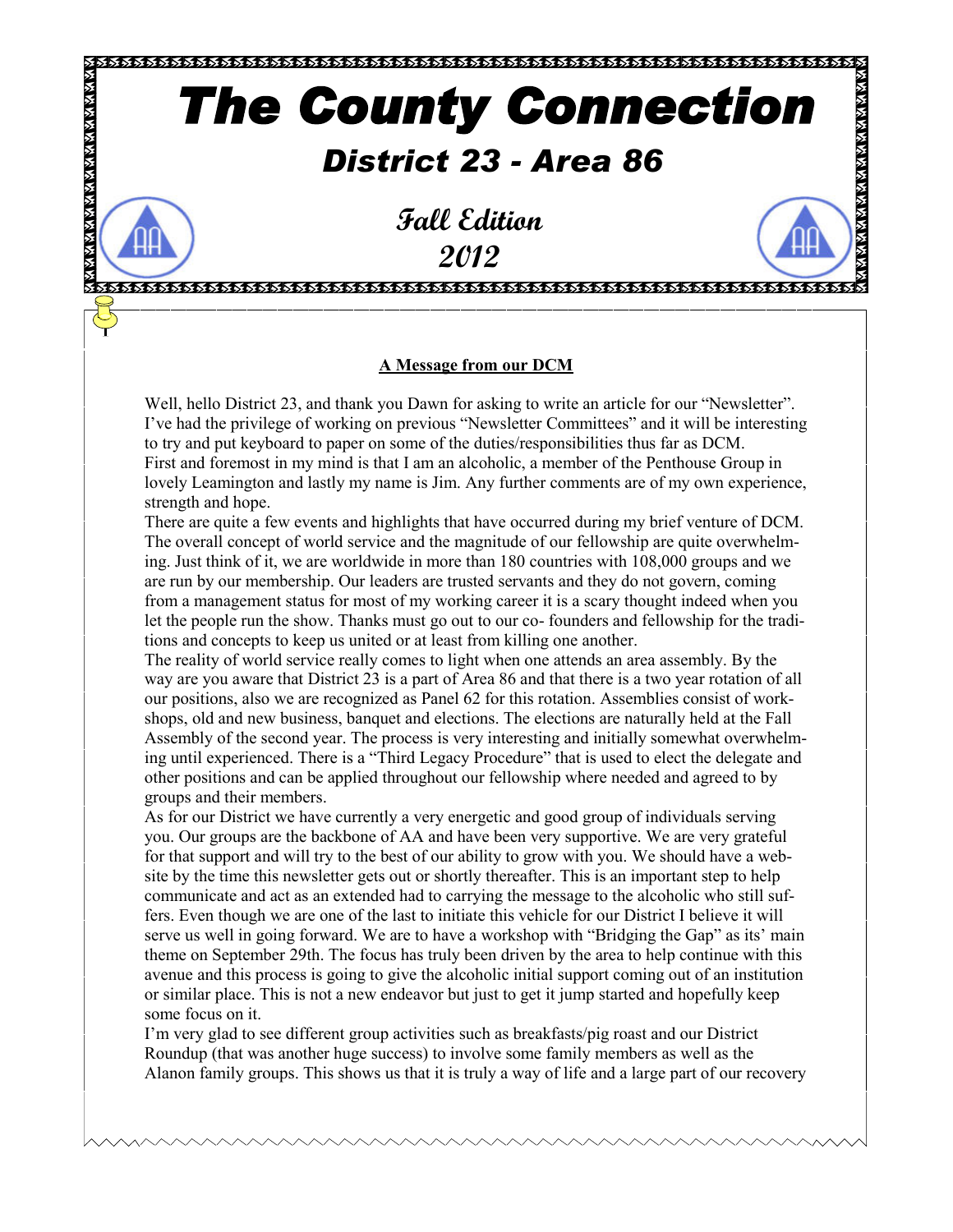I'd just like to touch on inclusivity being the key to our membership. As our cofounder Bill W. noted that we should always try to be inclusive rather than exclusive: let us remember that each alcoholic among us is a member of A.A. so long as he or she declares.

Remember that we as members are here to recover and that the groups need to step up and be responsible for the safety of their members and the other alcoholic when attending their meeting. We are vulnerable in many ways and God knows that there is safety in numbers. I believe we are over 2 million members at last count "Life is Good" or should it be "Life is God". Thanks for allowing me this opportunity to share.

Yours in love and service. Jim B. DCM District 23 Essex County

Area 86 Panel 62



ä

í

ĥ ŵ

## $\hat{w}$   $\hat{w}$   $\hat{w}$   $\hat{w}$   $\hat{w}$   $\hat{w}$   $\hat{w}$   $\hat{w}$   $\hat{w}$   $\hat{w}$   $\hat{w}$   $\hat{w}$ ్రీ లేకి లేకి లేకి ิ์พิชิ Ŵ కృంకృం కృం

## **A Word from the One Day Round Up**

ŵ The Essex County Round up held Aug  $4<sup>th</sup>$  at the Lakeside Pavilion ₩ in Kingsville was yet another wonderful day that brought together  $\mathbb{\hat{R}}$  the many blessed with the precious gift of recovery including the  $\frac{1}{W}$  recovering alcoholics, Al-Anons and Alateens.

 $\sum_{w}^{\infty}$  We shared fellowship, amazing speakers, fabulous food and good fun, all a testament to the miracle of recovery. Who knew we ₩

could have such a great time, when not so many 24 hrs. ago many  $\tilde{\mathbb{Q}}$  were living in the great depths of despair.

The Grace of God, the fellowship of AA, Al-Anon, Alateen, and  $\frac{1}{20}$  many volunteers are to be commended for all that was brought to this day thereby creating its success and making it special.

I would be remise if I did not mention a great big thanks to those  $\sqrt{\mathbf{r}}$ who participated from Windsor in helping us to sell tickets and  $\overleftrightarrow{\mathbb{W}}$  share in our day.

We had visitors from several parts of Southwestern Ontario and to  $\frac{1}{20}$  you we say thank-you. You are all so wonderful.

Thank you from your One Day Round up Committee of 2012.  $\sqrt{\mathbf{r}}$ 

Looking so forward to serving you next year and we'll see you  $\sqrt{\mathbf{r}}$ then.  $\mathbb{Q}^{\circ}$ 

**ଲି ଜି ଜି ଜି ଜି ଜି ଜି ଜି ଜି ଜି ଜି ଜ**ି ଜି ଜି ଜି ଜି ଜି

ŵ Yours in love and Service  $\stackrel{\circ}{\mathbb{U}}$ Kim F. $\mathbb{E}^{\mathbb{A}}_{\mathbb{Q}}$ o $\mathbb{E}^{\mathbb{A}}_{\mathbb{Q}}$ o i





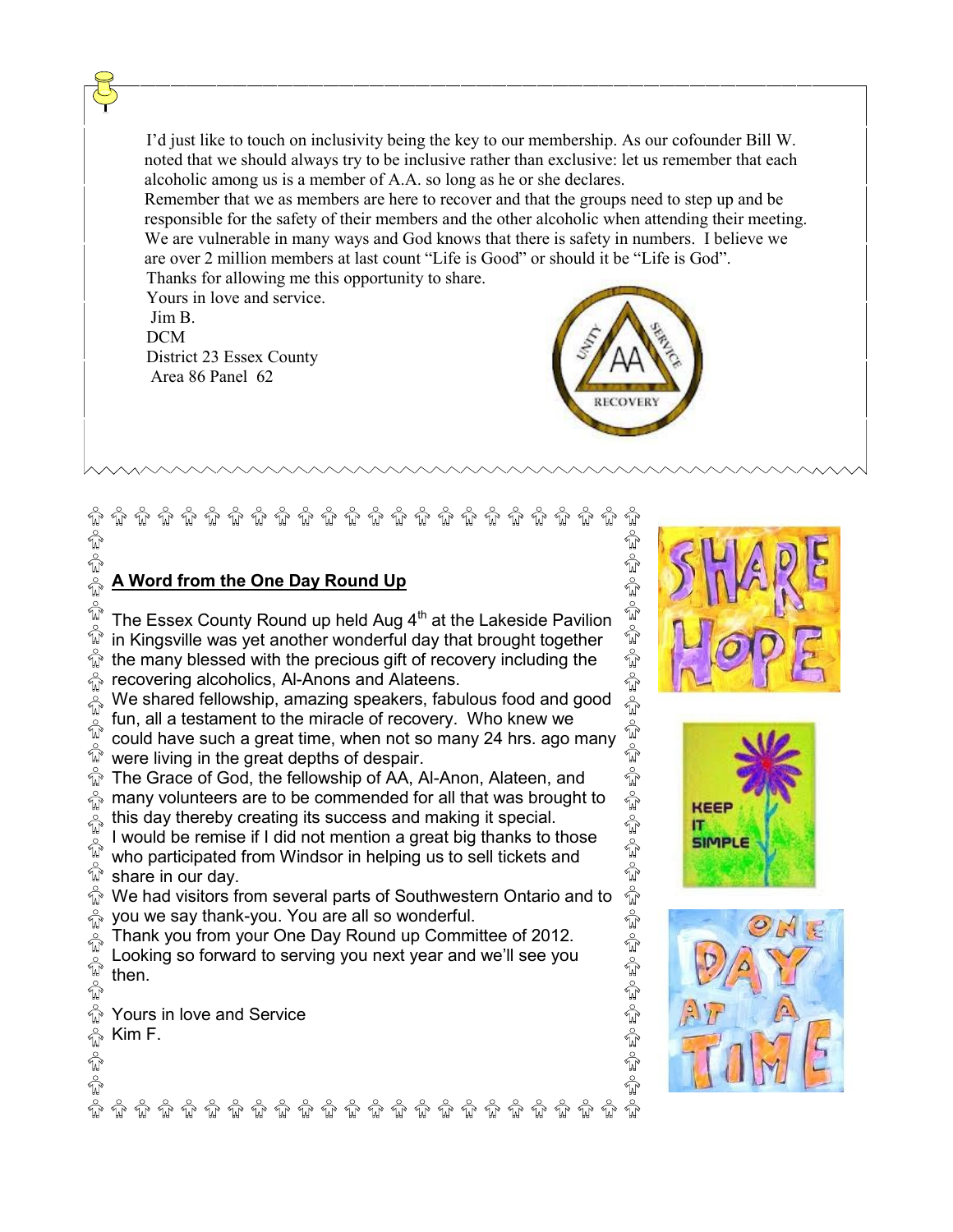## **XXXXXXXXXXXXXXXXXXXXX** District 23 No Harassment Zone

#### **Know your Rights!**

Right to feel safe Right to your personal space Right not to be bullied Right not to be intimidated

If you feel you are being harassed tell someone you trust. If you see someone else being harassed speak up and tell your GSR.

\*\*\*\*\*\*\*\*\*\*\*\*\*\*\*\*\*\*\*\*\*\*\*\*\*\*\*\*\*\*\*\*\*\*

We are all responsible for making our meetings a **NO HARASSMENT ZONE**.

## Remembering the "Sacred" Promise

As patients left St. Thomas Hospital, Sr. Ignatia would present them with a Sacred heart of Jesus badge and ask for a promise. Be-



fore picking up another drink, they were to return the badge to Sr. Ignatia personally. The badge was a sacred pledge and symbol of the treasure of sobriety. Patients respected the trust Sr. Ignatia had in them and valued the gift as a commitment to stay sober.

#### **Yesterday…...Today and Tomorrow**

There are two days in every week about which we should not worry; two days which should be kept free from fear and apprehension.

One of these days in YESTERDAY with its mistakes and cares, its faults and blunders , its aches and pains. YESTERDAY has passed forever beyond our control.

All the money in the world cannot bring back YESTERDAY. We cannot undo a single act we performed; we cannot erase a single word we said. YES-TERDAY is gone.

The other day we should not worry about is TOMORROW with its possible adversities; its burdens, its large promise and poor performance. TOMORROW is also beyond our immediate control.

TOMORROW 's sun will rise, either in splendor or behind a mask of clouds—but it will rise. Until it does, we have no stake in TOMORROW, for it is yet unborn.

This leaves only one day—TODAY. Any person can fight the battles of just one day. It is only when you and I add the burdens of those two awful eternities—YESTERDAY and TOMORROW that we break down.

Its is not the experience of TODAY that drives us mad—it is remorse or bitterness for something which happened YESTERDAY and the dread of what TO-MORROW may bring.

"The more willing I become to admit it when I am wrong, the less often am I in the position of having to make such an admission."

> *January 1967 From: "Not Under the Rug" AA Grapevine*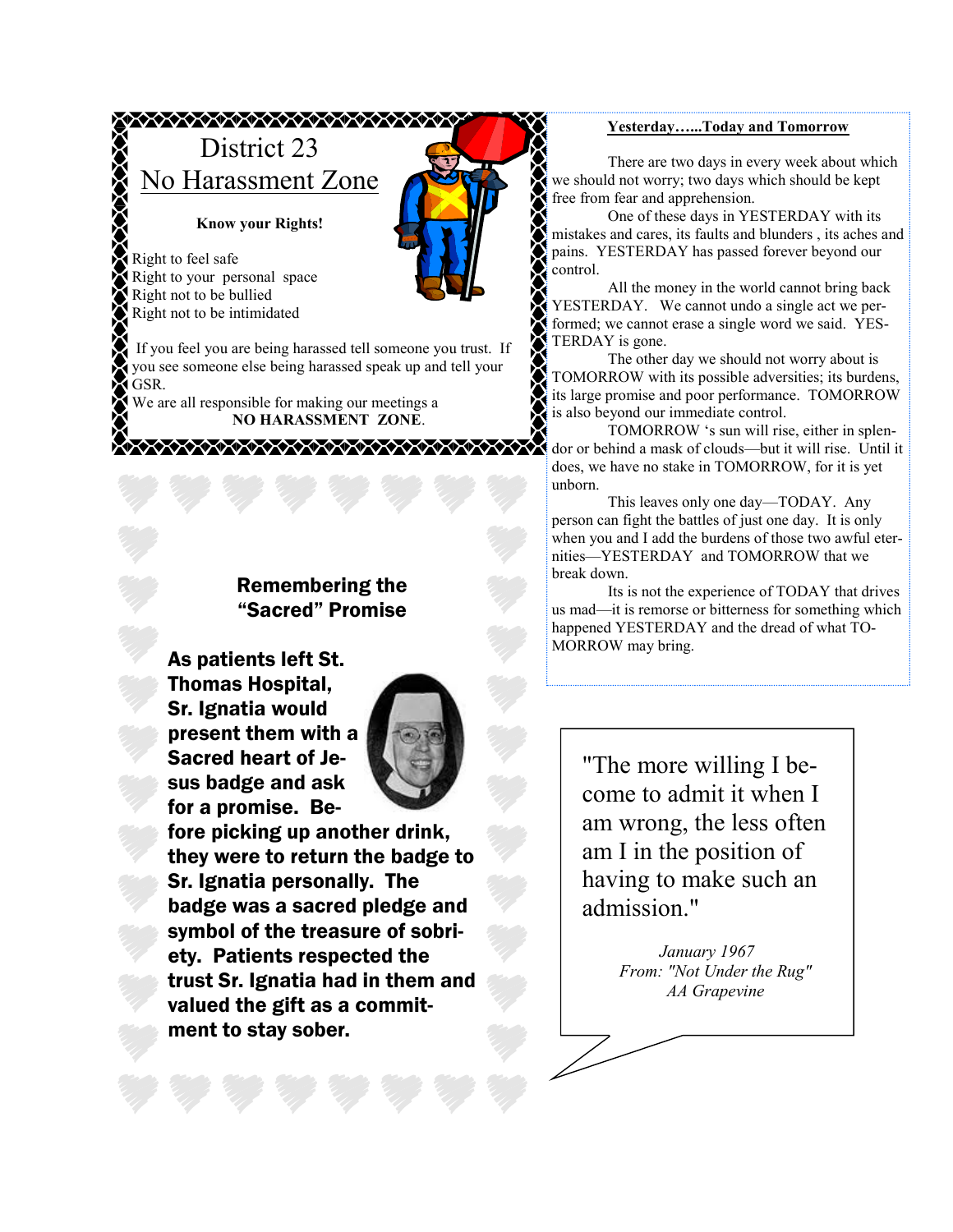## **That Angry Guy**

He found himself sober but in desperate straits. He took action.

This last weekend I was at the Gopher State Roundup in Bloomington, Minn. Over 8, 000 people attend this roundup each year and it can be a bit overwhelming. I haven't been in a few years, the last time I was went, there were about 4,500 folks. It just keeps growing. At the Saturday night speaker meeting, we found ourselves without seats in the main room. However, we were grateful that they show all the speakers on the closed circuit TV which you can watch in your bedroom.

Love and Tolerance was the theme this year. I only heard two of the speakers reference it even though a huge banner was draped over the curtain right behind them. Almost every speaker did have one phrase in common though: "but, that's not the miracle…" Each one said it about some part of their journey in recovery and why it wasn't as special as the real miracle. I met with several old friends who live in the greater Minneapolis area and go to meetings up there. It was nice to catch up and re-live old times. Each of them, without mentioning it, reminded me of how pissed off I had been in AA. It really made me remember all the bitterness, intolerance and selfishness that I displayed and honestly felt during the first few years of my recovery. Some people still fondly remember me as the "angry guy."

You see, in early recovery, I still thought I should run the show and believe me, my actors and actresses kept screwing up the production. I would honestly look around the room before the meeting and criticize (in my own head most of the time) what others had done to help set up or get ready, sometimes even what they were wearing. Didn't they know how important this was to me? Didn't they understand how hard I was struggling to just make it through a day. They could at least try to do things the right way. But of course, that was me being my selfish, selfcentered, egocentric self and wondering why you didn't realize that pleasing me was the most important job in AA.

At one particular meeting, I was so angry you probably could have toasted marshmallows near me. Other people were not living up to my expectations one more time and I was just pissed. My friend at the time turned to me and said, "No one said you have to stay here." I really needed to hear that and I looked at her, relieved and walked out of the meeting and away from that group, but that's not the miracle…

Luckily, I didn't drink or go postal during this time but I assure you that was probably where I was headed if I didn't find release soon. I didn't know what to believe in anymore, I had seen the program work in other people and knew that something had happened that gave them an entire psychic change, something or someone gave them a solution. I didn't have that nor did I really know how to get that. All I really knew to do was read the Big Book and pray to a God I didn't really want to believe in. That's all I needed to stay sober. I was taking actions that I didn't believe would work. But, that's not the miracle…

For years after leaving this meeting, I would attend meetings but I wasn't interested in sharing my experience, strength, and hope. As far as I was concerned, my experience was flawed, my strength missing and I had little hope. I would listen to people yammer on in meetings about their problems, rarely hearing a solution and sometimes would be so pissed off again that I would stand up and walk out of the meeting.

Sometimes I would walk out just knowing who the lead was, thinking to myself, "that person will never grow or change and I'm not interested in hearing the same crap that they've said countless times before.: That's not real recovery that's just bringing your body and hoping that you learn by osmosis.

I was in double-digit, so-called sobriety and still the angry young man. I was lost and just didn't know it. I had put my Big Book on a shelf to collect dust, hadn't talked to God in quite a long